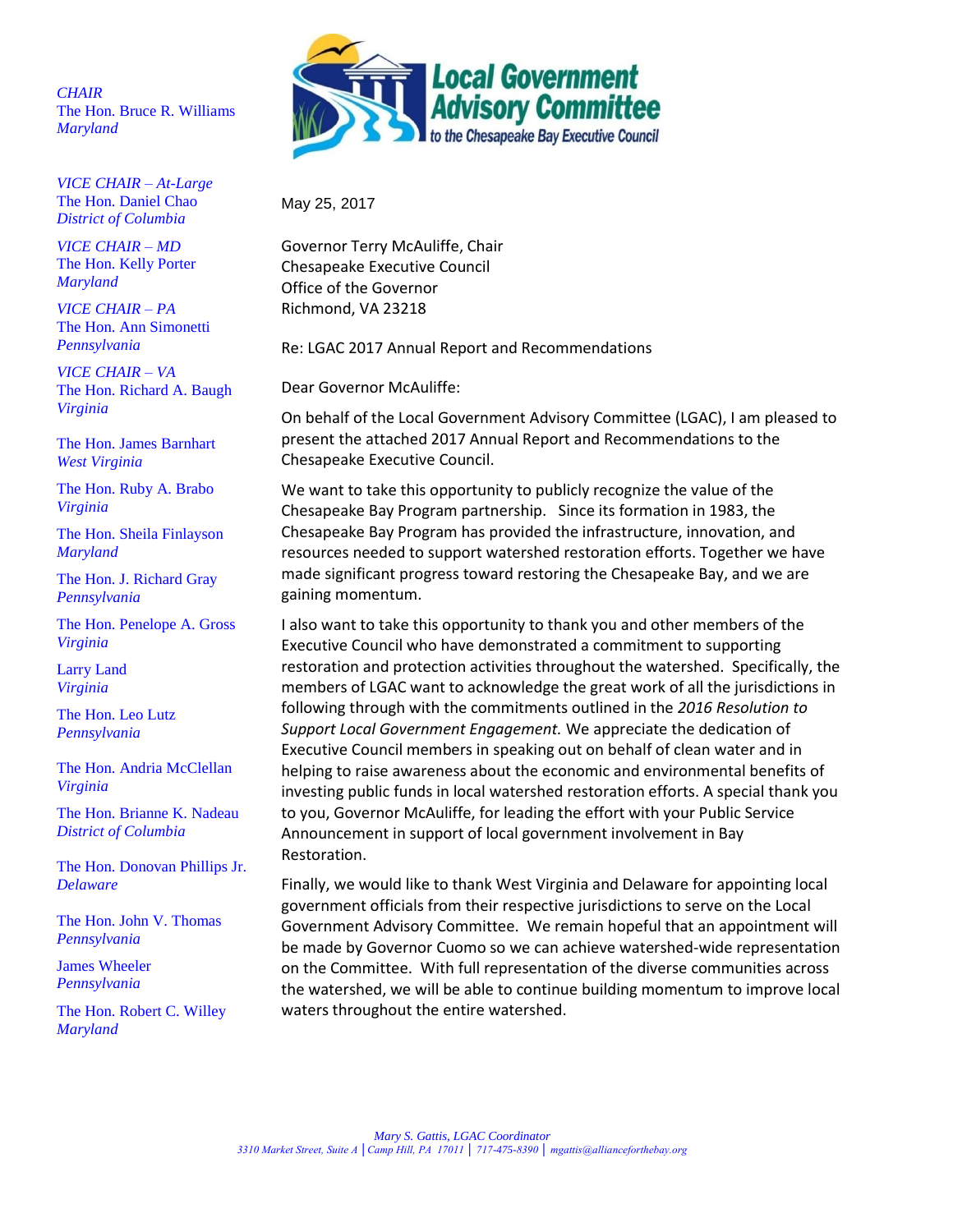I look forward to discussing our recommendations with you and the other members of the Executive Council when we meet on June 8, 2017.

 $\binom{1}{k}$ 

Bruce R. Williams, Chair, Local Government Advisory Committee

Cc: Chesapeake Executive Council Nicholas DiPasquale, Director, Chesapeake Bay Program

Enclosure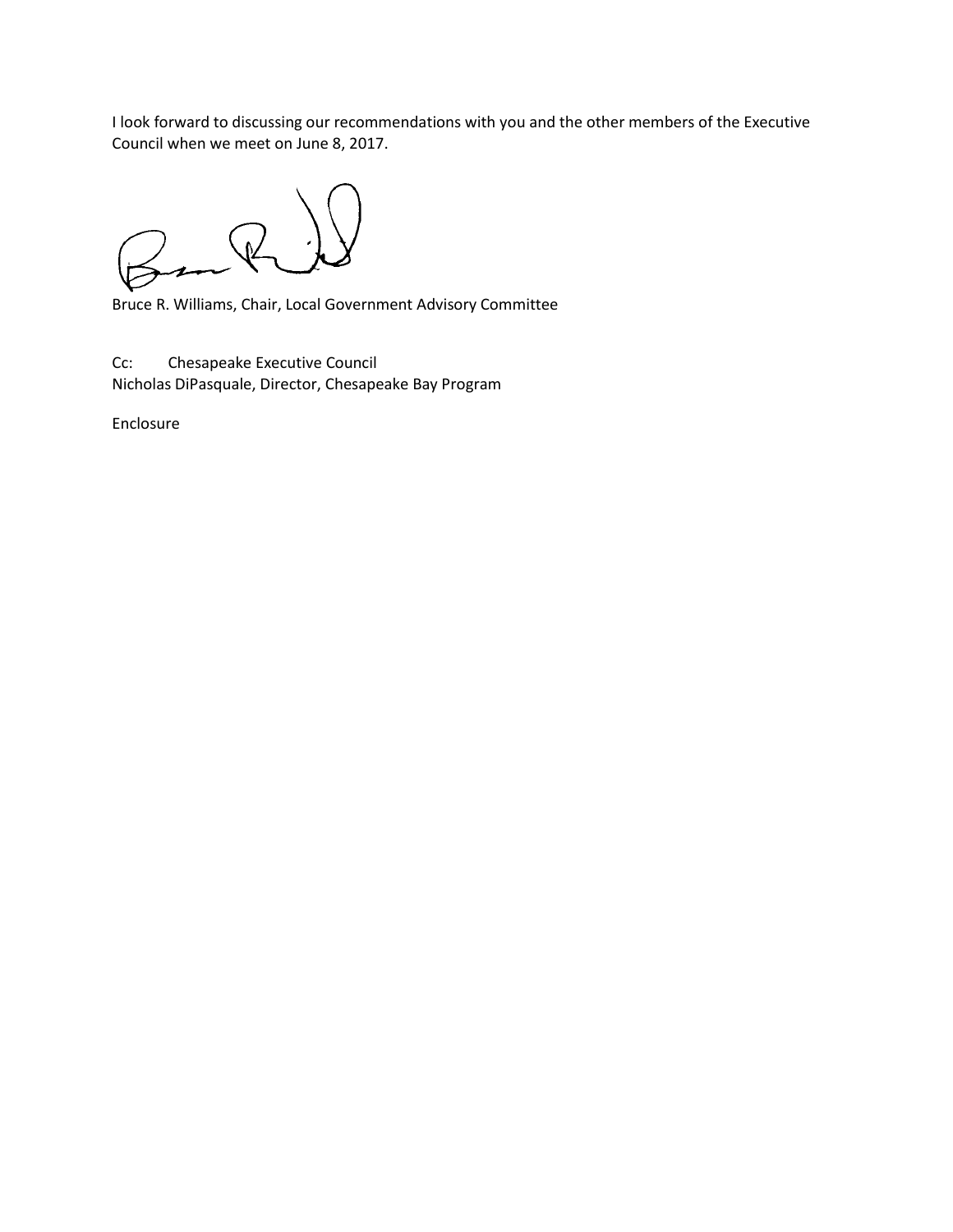

## **Annual Report to the Chesapeake Bay Executive Council June 2017**

During this, the year of the Midpoint Assessment of progress towards achieving the pollution reduction targets established in the Chesapeake Bay TMDL, the Local Government Advisory Committee is pleased to report that local government engagement in the restoration effort is growing.

LGAC joins the Executive Council in advancing Chesapeake Bay watershed restoration and protection efforts by continuing to support the Chesapeake Bay Program Partnership.

Without the Chesapeake Bay Program, local, regional, state, and watershed-wide efforts progress will be thwarted, possibly undoing decades of work to restore and protect the Chesapeake Bay and its watershed.

Since the CBP Partnership came into existence in 1983, significant resources have been dedicated to developing and administering watershed-related programs at the state and federal level. However, if we are to meet the pollutant reduction targets established in the Chesapeake Bay TMDL (Bay TMDL), more resources, including funding and technical assistance, must be targeted to local implementation.

In order to continue our efforts on the ground, and deliver the following two recommendations in this year's report, the CBP Partnership must endure.

## 1. **Continue to Support Local Government Engagement Efforts**

All of the jurisdictions have been working diligently to engage local governments more broadly across the Chesapeake Bay Watershed. Most notably, the jurisdictions have all taken significant steps to better engage local governments in the development of Phase III Watershed Implementation Plans (WIPs). Members of the Local Government Advisory Committee are actively engaged in advising your staff on how to improve communication and engagement. We believe that every local government official in the Bay watershed should have access to timely, accurate and reliable information about the clean-up efforts and a clear understanding of the role of local governments in meeting the pollution reduction goals established in the Bay TMDL.

LGAC recommends that members of the Executive Council continue to actively support local government engagement in Phase III Watershed Implementation Plan development and implementation.

## **2. Increase the Access to Technical Assistance**

Despite the vast array of technical assistance services being delivered in the Chesapeake Bay watershed, far too many local governments lack the technical capacity to develop, implement, and sustain robust pollution reduction strategies necessary to restore the Chesapeake Bay. Local governments have shared with LGAC the many obstacles they face when accessing technical assistance, ranging from the length of time it takes to receive funding after applying for technical assistance to the accountability for funding going to the states. Newly permitted and rural communities often face the greatest hindrance to accessing technical assistance due to stringent requirements and the lack of capacity and awareness to